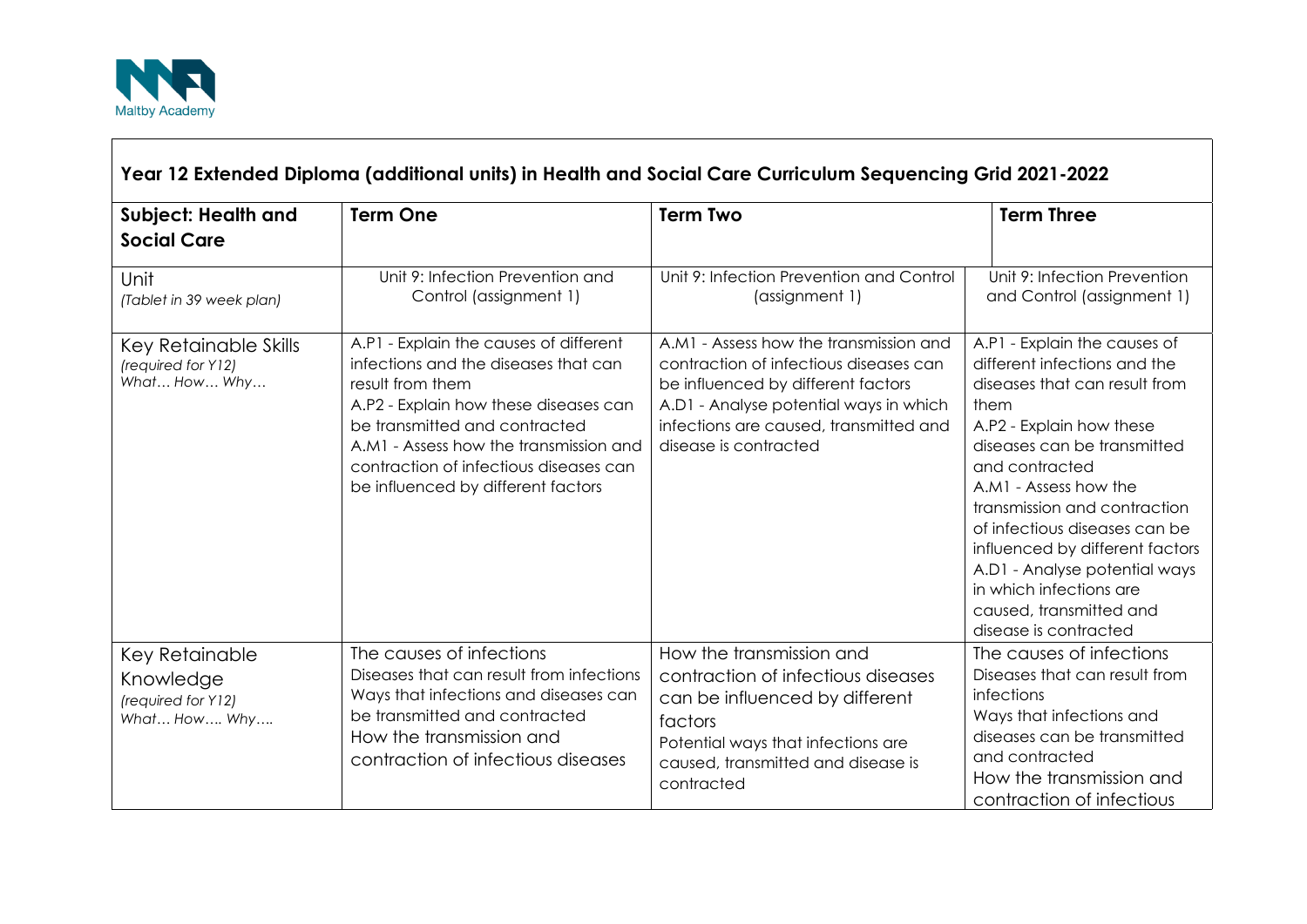

|                                                                                                  | can be influenced by different<br>factors                                                                                                                                                                                                                                                                                                                                                                        |                                                                                                                                     | diseases can be influenced<br>by different factors<br>Potential ways that infections<br>are caused, transmitted and<br>disease is contracted |
|--------------------------------------------------------------------------------------------------|------------------------------------------------------------------------------------------------------------------------------------------------------------------------------------------------------------------------------------------------------------------------------------------------------------------------------------------------------------------------------------------------------------------|-------------------------------------------------------------------------------------------------------------------------------------|----------------------------------------------------------------------------------------------------------------------------------------------|
| Key Technical<br>Vocabulary<br>To be modelled and<br>deliberately practiced in<br>context.       | <b>Bacteria</b><br>Virus<br>Parasites<br>Fungi<br>Infection<br>Symptoms<br>Water-borne diseases<br>Vector-borne diseases<br>Factors                                                                                                                                                                                                                                                                              | <b>Bacteria</b><br>Virus<br>Parasites<br>Fungi<br>Infection<br>Symptoms<br>Water-borne diseases<br>Vector-borne diseases<br>Factors | <b>Bacteria</b><br>Virus<br>Parasites<br>Fungi<br>Infection<br>Symptoms<br>Water-borne diseases<br>Vector-borne diseases<br>Factors          |
| Opportunities for<br>reading                                                                     | Transmission<br>Transmission<br>Transmission<br>BTEC Level 3 in Health and Social Care student textbook<br>NHS website for diseases<br>https://www.gov.uk/government/publications/infection-prevention-and-control-in-care-homes-information-<br>resource-published<br>Government guidelines on infection control in care homes<br>https://www.nice.org.uk/Guidance/QS61<br>NICE guidelines on Infection Control |                                                                                                                                     |                                                                                                                                              |
| <b>Developing Cultural</b><br>Capital<br>Essential knowledge and skills<br>of educated citizens. | Applying the essential skills and knowledge to authentic contexts. Students understanding how diseases are<br>caused and how this can be reduced.                                                                                                                                                                                                                                                                |                                                                                                                                     |                                                                                                                                              |
| <b>Authentic Connections</b><br>- Cross Curricular Links                                         | <b>Science</b> – Causes of infections, resulting diseases, prevention and controlling transmission,                                                                                                                                                                                                                                                                                                              |                                                                                                                                     |                                                                                                                                              |
| Key Assessment                                                                                   | Assessments scheduled following each topic completed. Each assessment includes assessment on the previous<br>topic completed to hone long-term memory (where applicable as this may be a standalone assessment criteria),<br>Each assessment is standardised with another member of staff in department.                                                                                                         |                                                                                                                                     |                                                                                                                                              |